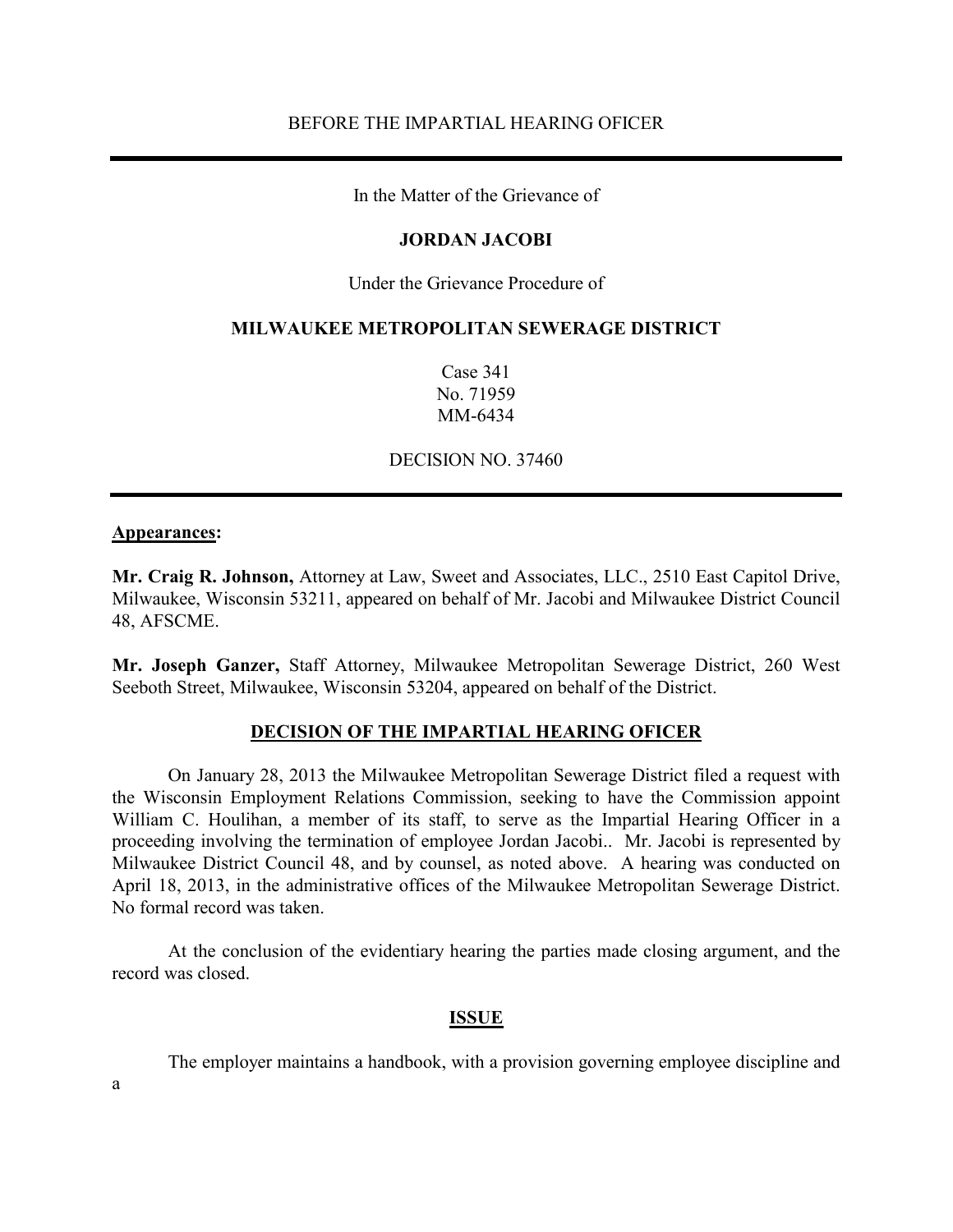provision outlining a grievance procedure. The grievance procedure under which this matter proceeds provides the following:

The sole issue before the hearing officer shall be: Based on the evidence presented, is the written decision of the Division Director, or designee, arbitrary and capricious.

## **BACKGROUND AND FACTS**

Jordan Jacobi, the grievant, has been employed by the Milwaukee Metropolitan Sewerage District (MMSD) since approximately July 2010. Mr. Jacobi worked as a Monitoring/ Sampling Technician. Technicians work in 3-person teams collecting water samples from confined spaces (i.e. manholes). Each person on the team has a role. The entrant is the person who enters the manhole, wearing protective equipment. The attendant monitors the work of the entrant and maintains ongoing contact with the entrant. The third crew member has miscellaneous assignments and must be prepared to enter the confined space and/or to rescue the entrant.

Mr. Jacobi was terminated from his employment on December 11, 2012 for allegedly threatening a co-worker on December 5, 2012. In determining to discharge the grievant, the District considered other incidents in the grievant's work history.

On January 12, 2012 Kevin Shaefer, the Executive Director of the MMSD was conducting a "coffee with Kevin" session with certain employees of the District. The purpose of the session is to allow employees to talk directly with the Executive Director. The conversation turned to Act 10, or the financial consequences of Act 10. All parties acknowledge that the topic is difficult and that the atmosphere surrounding the conversation was heated. At some point the conversation became circular, with the same question fetching the same answer. Shaefer indicated that "…this is silly…" in reference to the circular nature of the discussion, which he felt was no longer accomplishing anything. Jacobi replied "…there is nothing silly about messing with people's lives…" Jacobi did not regard his comment as hostile, and felt it was a part of the give and take the session was designed to promote. Other observers reported his behavior as sudden, belligerent and sarcastic. It was regarded by some as hostile and disrespectful to the Executive Director.

Chris Schultz is the Water Quality Senior Project Manager (Department Head). The matter was brought to his attention, and he met with Jacobi. Following the conversation Jacobi apologized for the remark. Schultz defended Jacobi, noting that "Jordan is a fine, productive employee that I would stand behind. While I understand his actions and demeanor may have appeared less than respectful, it's unrealistic for anyone to expect a positive atmosphere at these meetings."

There was no discipline issued relative to the comments made during the January 12 meeting.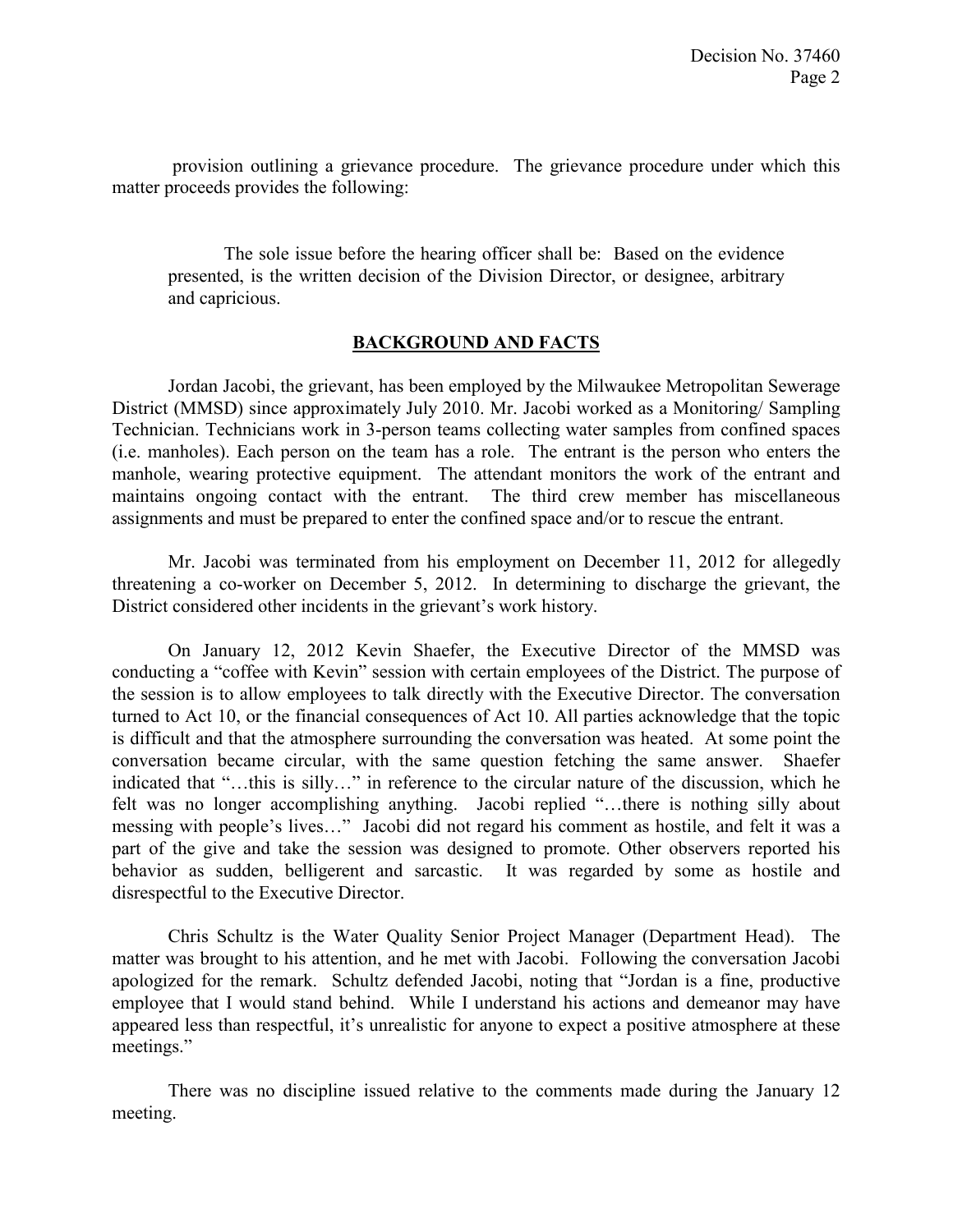On October 26, 2012 a group of employees and supervisors were discussing certain proposed work rule changes relative to overtime. At some point in the discussion employee

Amy Prausa suggested taking a vote. The discussion continued, and about 5 minutes later Prausa repeated her suggestion that the group take a vote. In response, Jacobi called out: "…and you should shut the hell up." Prausa was shocked and offended. The two supervisors present, Dave Wozniak and Kurt Spieker called Jacobi into their office immediately after the meeting and told Jacobi that there was no call for that kind of remark and that he needed to treat others with more respect. Jacobi went to Prausa and apologized.

Jacobi had a quarterly appraisal on November 28, 2012. He was told his work was very good, but that he needed to control his tongue. He said he would work on it.

The events that triggered the discharge occurred on December 5, 2012. The work day for the Monitoring/Sampling Technicians begins at 6:30 A.M. and ends at 2:30 P.M., at which time employees are released to shower and change. There is a morning shape up where the Technicians are assigned work for the day. On the morning of December 5, Kurt Spieker was identifying employees who were available and willing to work a future overtime assignment. He needed 4 people. He called out four names, three of whom accepted the assignment, one of whom declined. As Spieker was wrapping up the overtime item, Jacobi pointed out that he had not lined up all four employees. Tanya Gregg, a co-worker, corrected Jacobi, indicating that he had secured all four. Spieker reviewed his notes, realized he needed another employee, and secured a fourth employee for the overtime. At that point a number of people, including Gregg and Spieker, left the room to begin work.

There is a dispute of fact as to what occurred next. According to Amy Prausa, an eye witness, Jacobi declared, in a loud voice: "I just want to punch that girl, right in the teeth." Jacobi denies making any such comment. Three other witnesses to the event testified that there was no such comment made. Richard Czerwinski could recall no distinguishing comments being made. He heard no threats, nor any reference to a punch. James Dropik heard nothing unusual. Maureen Campbell could not recall any reference to a punch in the face.

Employees return to the shop from their work day between  $2:00 - 2:30$  P.M. The afternoon of December 5, a conversation ensued over certain raises member(s) of management had received. It was the testimony of Tanya Gregg that around 2:25 someone had a document that showed certain pay grade raises. She went over and glanced at the sheet and then returned to where she had been standing. It was her testimony that Jordan Jacobi arrived, looked at the paper and began yelling and pacing back and forth toward her and then away. She testified that he was angry and swearing. She testified that he said "you don't know fuc\_ing everything, you roll your eyes…" The "roll your eyes" remark was alleged to have been repeated several times. She testified that she indicated that she didn't know what he was talking about.

Prausa was present during the exchange that occurred in the afternoon. She testified that Jordan was upset. She indicated that Tanya said the pay plan was no big deal.. Her testimony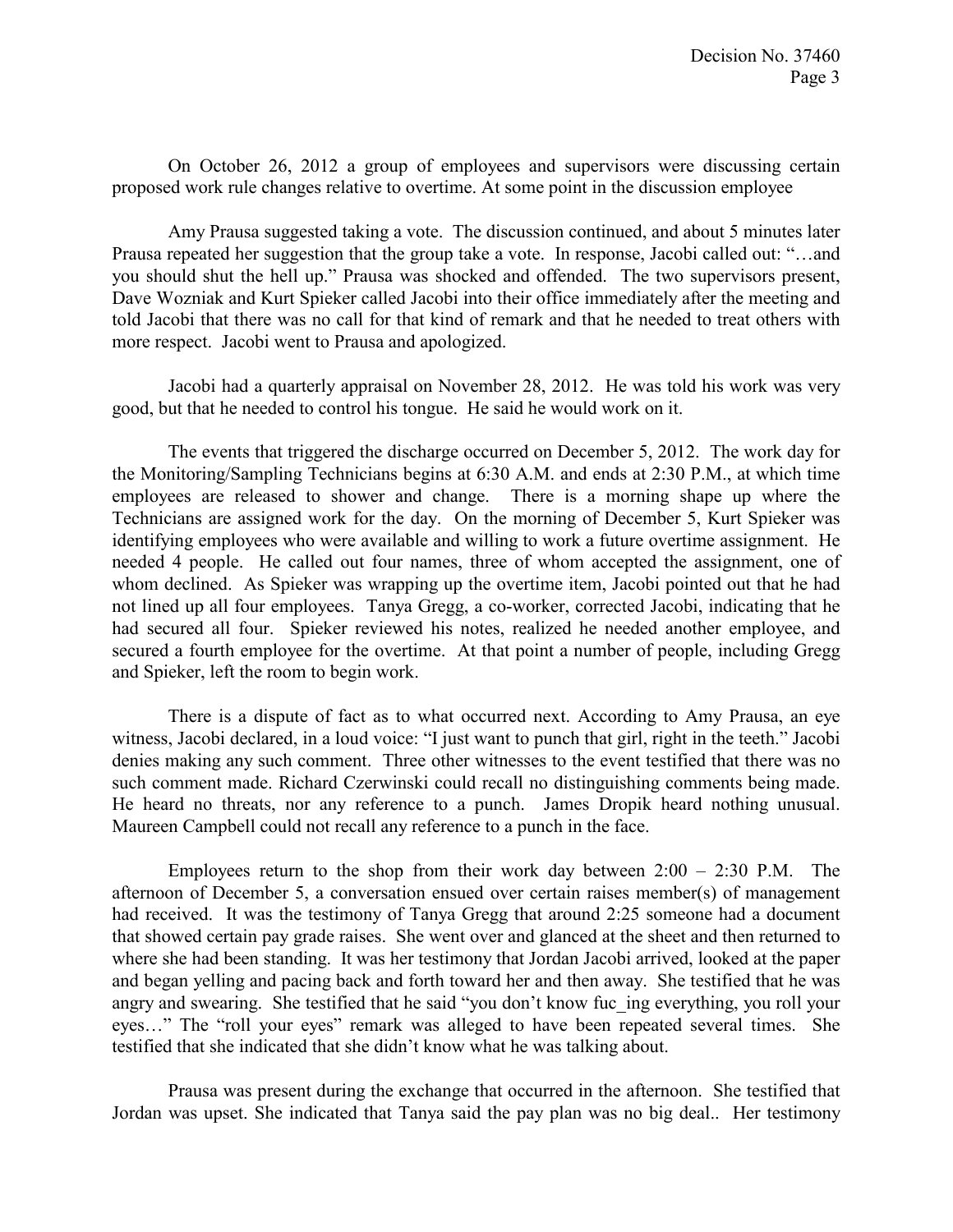was that Jordan was loud, used the F-word, and indicated that "you roll your F…ing eyes all the time, correct us all the time…" Prausa testified that Jacobi was in Gregg's face.

Jacobi testified that he was upset by Gregg's comment that the pay was no big deal. He indicated that he told her to stay out of the conversation and told her to butt out. Jacobi testified that Gregg rolled her eyes in response and that he did say something to the effect of her rolling her eyes was bullsh t, isn't that right Rich. This was directed at Czerwinski, who was already in his truck. Jacobi denied threatening Gregg. Jacobi testified that everyone left the area. He walked to his car and bent over the open trunk. He testified that while there, and with no one around he said to himself something to the effect: "I wish someone would knock her block off." Jacobi testified that there was no one around or within earshot when he made his remark.

Richard Czerwinski testified as to the events of the afternoon. Czerwinski testified that while he was present Gregg and Jordan were just talking. There was no profanity, no argument, no shouting. When he left, he was unaware there was an incident.

James Dropik testified. According to Dropik, Tanya and Jordan went back and forth but the conversation never got heated. He did observe that it ratcheted up. He could not recall whether there was profanity. He became a little alarmed and felt he should get away from the conversation and head to his car. He did so because it "… didn't sound that good…I'll get away from it."

Maureen Campbell testified as to what she observed on the afternoon of December 5. She observed Jordan pointing at Gregg and heard him make a remark about eyeball roller, which he repeated. Campbell did not hear a threat or any profanity. She testified that Jacobi raised his voice but did not hear much of the conversation. She testified that Gregg did not appear to be upset. Afterward she talked with Tanya and told her not to listen to him.

At 2:30 the employees are free to head to the shower. Gregg went to her locker. Prausa approached her in the locker room and recounted the same version of the morning events that she testified to in this proceeding. Prausa indicated that Gregg was upset and in tears. She also advised Gregg that she needed to tell management what had happened. Gregg testified that she was worried about what Jacobi would do next. She waited until 2:55 and went to see Spieker, who directed her to write up her complaint. She prepared and submitted the following:

December 5, 2012

Kurt Spieker Monitoring Supervisor Milwaukee Metropolitan Sewerage District

RE: Verbal attack and bullying behavior from Jordan Jacobi,

Mr. Spieker,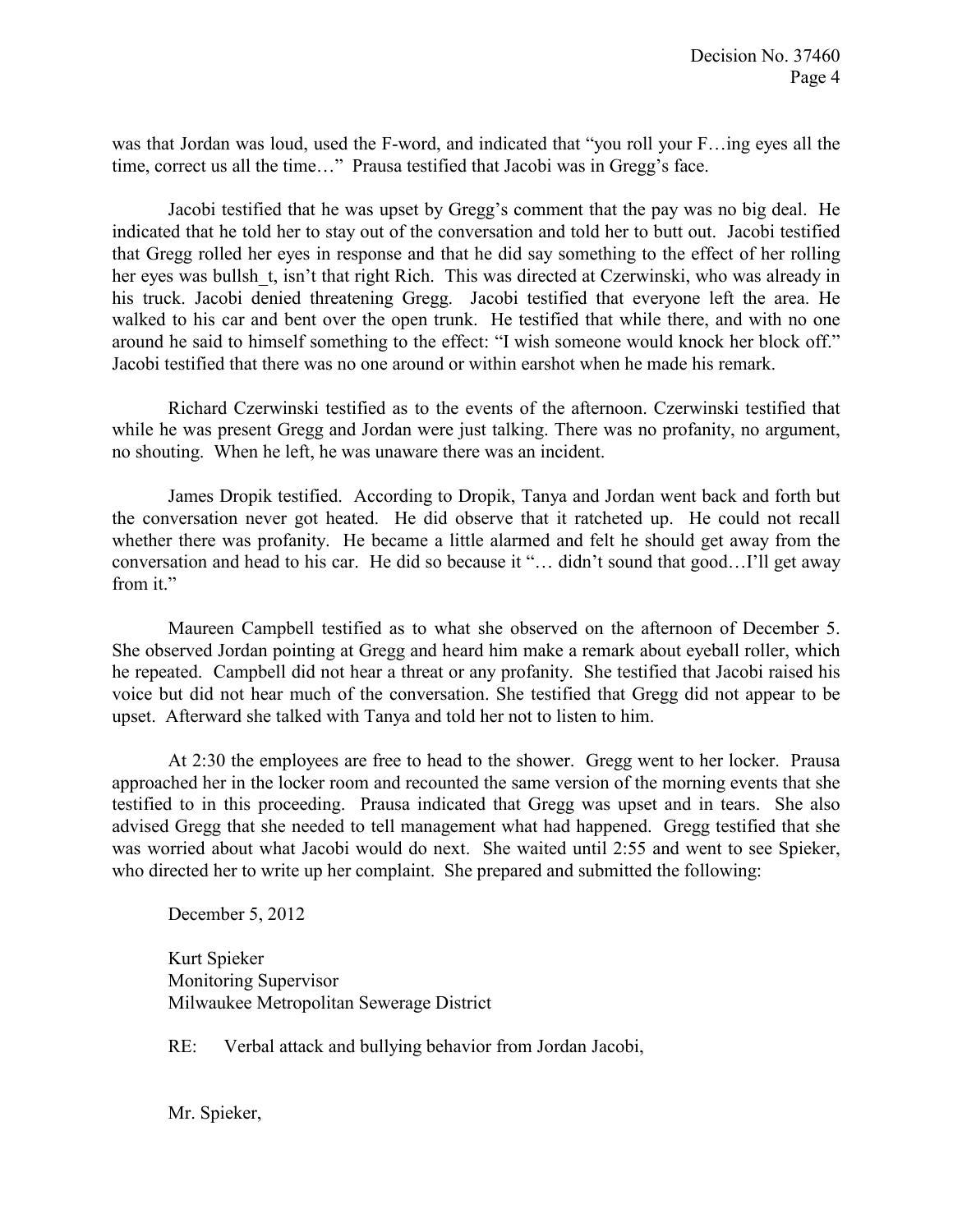On December 5, 2012 while at the 13<sup>th</sup> Street Milwaukee Metropolitan Sewerage District (MMSD) property I was verbally attacked and was notified of bullying behavior towards me from Mr. Jordan Jacobi on MMSD.

According to Ms. Amy Prausa, at approximately 0640 this morning after I left the morning assignment meeting Mr. Jacobi made several comments to her and other MMSD employees in the room. The employees in the room included: Amy Prausa, Jim Dropik, Ryan Bates, Maureen Cambell, Matt Kulinski, Richard Czerwinski, Daniel Sell, Son Dinh, and Art Goff. He waited until Dave Wozniak, Kurt Spieker, and I were out of the room to make the following comments. According to Amy Prausa Mr. Jacobi stated, "I hate that girl….she's always rolling her eyes""I just want to get up and punch her in the face."

At approximately 1425 this afternoon I was in the garage waiting to depart. The employees were discussing pay raises from non-union representatives. I was not involved in the conversation and was quietly standing there waiting to leave. Mr. Jacobi verbally attacked me in front of Jim Dropik, Ryan Bates, Maureen Cambell, Richard Czerwinski, Art Goff, and Amy Prausa.

Mr. Jacobi stated, "Look at Tanya, she doesn't care (about the Manager raises) she's going to be one someday." I said, "No, I was thinking about the Sustainability and how Sustainability employees tend to make a lot of money." Mr. Jacobi yelled, "Ohh bullsh\$\$. You think you know everything." "All you do is stand there and roll your eyes thinking your better than us." I said, "Jordan, I don't know what you're talking about I never roll my eyes." Mr. Jacobi yelled, "You roll your eyes all the time, you correct us all the time. Ask Rich?" I know Mr. Rich Czerwinski may have said something; however, he was in a MMSD truck and did not say anything to me. Please realize that these were the only direct quotes that I can remember. He swore several times and was making verbally aggressive comments. So much that one of the employee, Maureen Cambell said to me, "Don't worry about what Jordan says, he doesn't know anything."

I did not find out about his morning bullying words or threatening behavior until I returned to my locker room at 1430. It was at this time that Ms. Amy Prausa told me about this morning's comment to "punch me." I feel that this behavior is inappropriate for a work environment and he should not have stated that he felt like he wanted to "punch me" most of the Monitoring and Sampling Technicians in the department. I would appreciate it if you addressed my concerns with Human Resources and Mr. Jordan Jacobi..

Regards,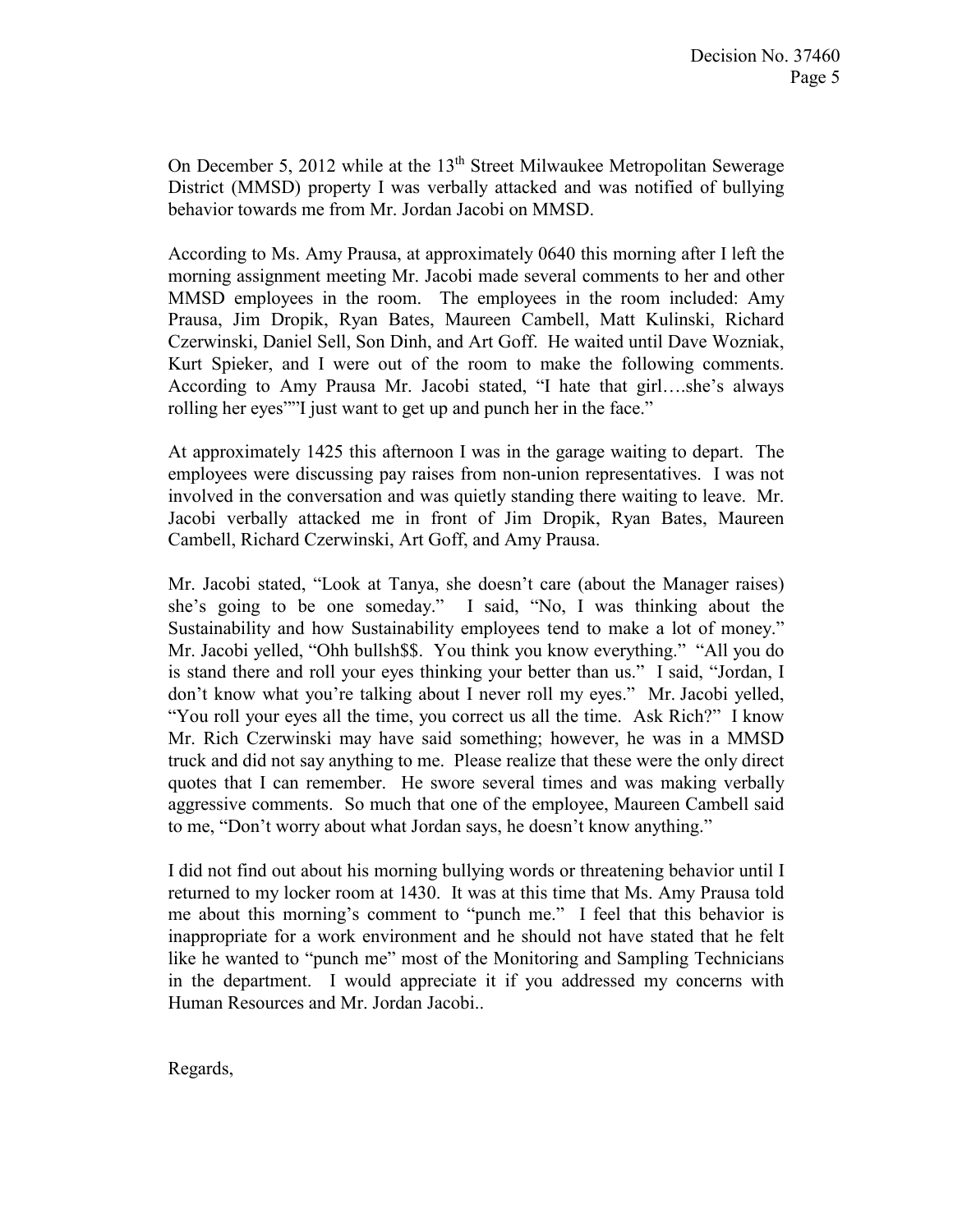Tanya Gregg Monitoring/Sampling Technician

The next morning, December 6, the grievant reported to Kurt Spiekers' office. According to Spieker, Jordan came in to his office and asked if he was going to be fired. Spieker testified that Jordan then said: "I would never hit a woman, but I would hit her." Spieker testified that he told Jordan to stop, and to say no more.

Jacobi denied making the hit a woman comment to Spieker.

Upon receipt of the complaint the employer conducted an investigation. The investigation consisted of interviews of a number of people who were present during the described events. The witnesses identified in this proceeding were all interviewed, as were others. An investigatory hearing was held on Thursday, December 6. The grievant was given a notice of suspension on Friday, December 7, effective Monday, December 10. The suspension letter set forth the essence of the complaint, and the conclusion that the grievant had violated the zero-tolerance policy towards threats and violence in the workplace. It indicated that the investigation would continue and that further discipline was possible.

On December 11, 2012 the District terminated Jacobi by written letter. A grievance was filed on December 14. The grievance was denied by the following letter:

**. . .** 

December 21, 2012

Mr. Jordan Jacobi

RE: Response to Grievance of Termination

Dear Mr. Jacobi:

I received your grievance (refer to Exhibit A) dated Friday, February 14, 2012. Upon reviewing the grievance form and the information that was available at the time of the suspension and termination, it is clear that the incident referred to on December 5, 2012 was one in a pattern of progressively unacceptable behavior you exhibited, in violation of the District's Work Rules (refer to Exhibit B). Therefore your termination will be upheld.

The District received a formal complaint (refer to Exhibit C) on the afternoon of Wednesday, December 5, 2012 alleging that you were involved in a number of incidents that day perceived as abusive, threatening, and inappropriate. In response, investigatory meetings were conducted on Thursday, December 6, 2012 to determine if these incidents constituted a violation of the District's Work Rules and Zero Tolerance Policy (refer to Exhibit B). Your testimony during the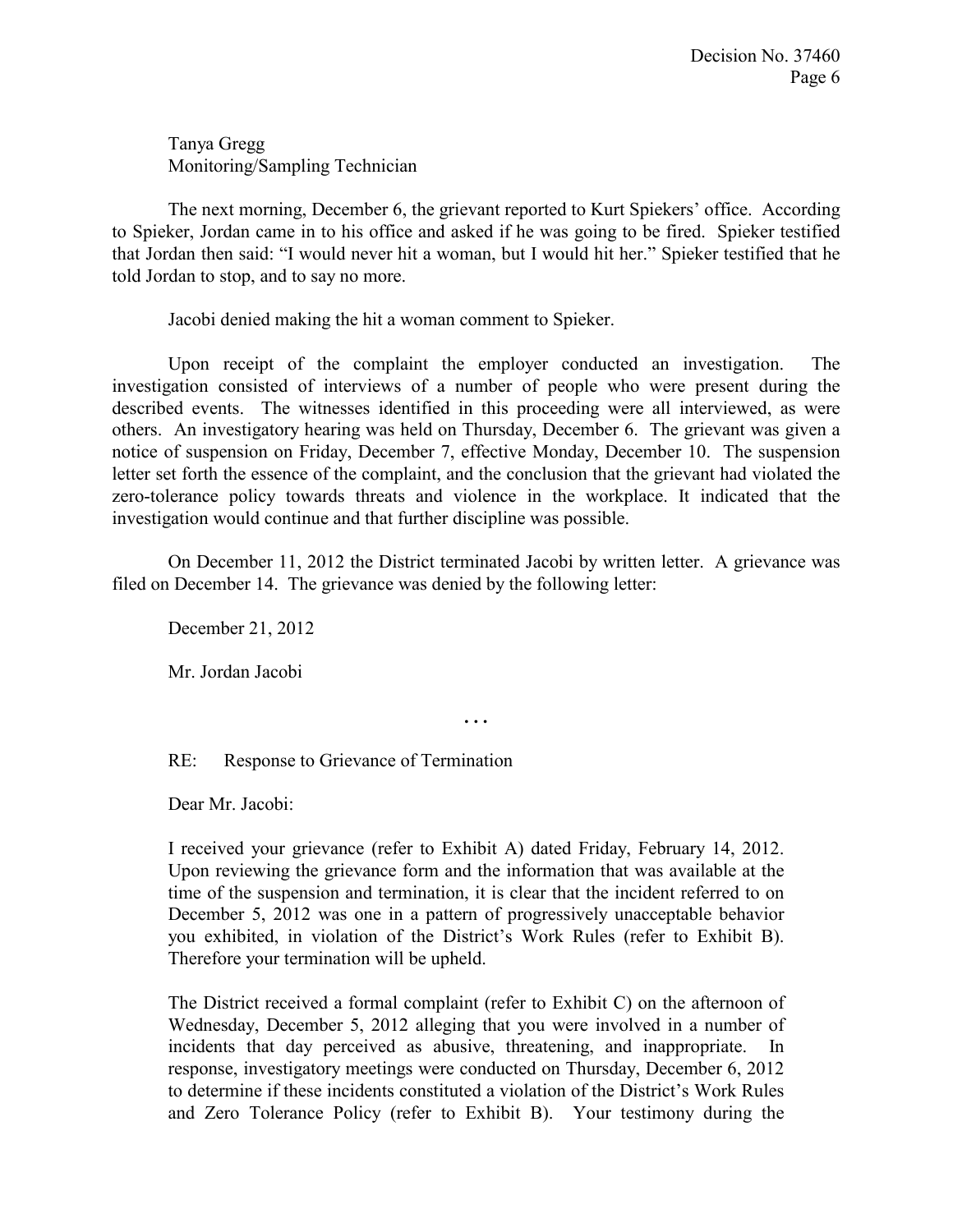investigatory meeting, although inconsistent with the testimony of other witnesses to these events, admitted your use of profanity directed at a coworker, and your assertion that she needed her "teeth knocked out".

The ultimate decision to suspend and subsequently terminate your employment was not based solely on the December 5, 2012 incident. Prior events, increasing in frequency and severity by the end of 2012, also played a role. For instance when Executive Director Kevin Shafer visited the S. 13<sup>th</sup> Street Facility on January 12, 2012, a number of sources reported to me that your language and demeanor while addressing him had been perceived as inappropriate and disrespectful. I spoke to you regarding your behavior on January 16, 2012 (refer to Exhibit D). You admitted your penchant for sarcasm and stated that you hoped no one would hold this against you. However, this incident was the first of many.

At a group meeting of the Field Monitoring Department held at the S.  $13<sup>th</sup>$  Street Facility on the morning of October 26, 2012 you publicly berated another District employee telling her she should "Shut the hell up" (refer to Exhibit E). Your supervisors spoke to you regarding your behavior and you subsequently apologized to the employee. A number of weeks prior to this incident you had a similar inappropriate outburst, directed at no individual in particular, after which you approached your supervisors and apologized for your behavior.

Your supervisors spoke to you on November 28, 2012 regarding your past inappropriate comments to others and stating that you must control your tongue (refer to Exhibit E). You have not demonstrated an ability to do so. This series of events, highlighted by the December 5, 2012 indirect threat of physical violence, has led up to what has been deemed a violation of the District's Zero Tolerance Policy. Therefore my decision is to uphold your termination.

Sincerely,

Christopher Schultz Water Quality Senior Project Manager

In 2004 Kevin Shafer issued a memo, referenced in Schultz's letter, which established a zero-tolerance policy toward workplace violence. Relevant portions of that memo provided:

DATE: July 8, 2004 TO: All District Employees (Represented and Non-Represented) FROM: Kevin L. Shafer, P.E. Executive Director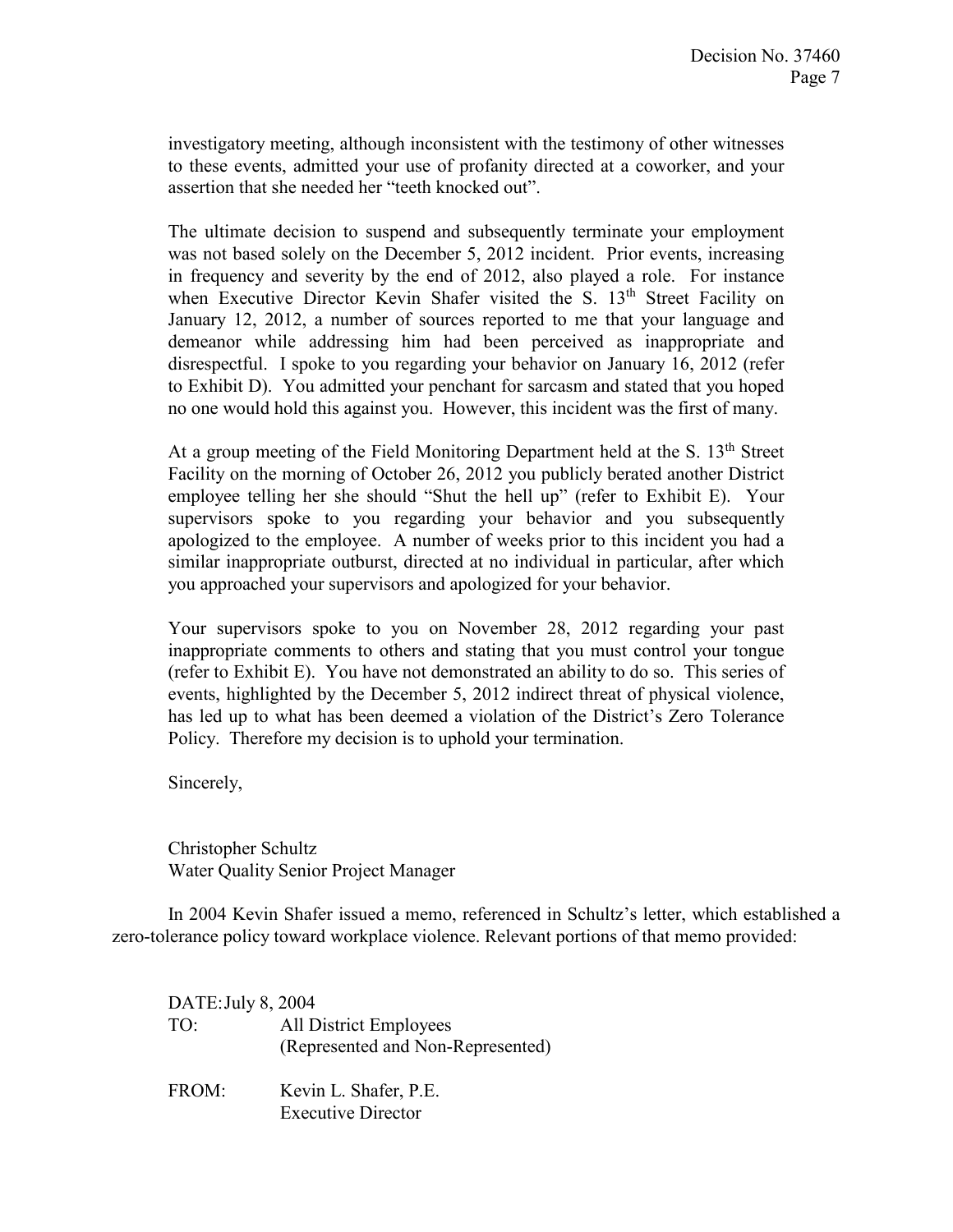# SUBJECT: "Zero-Tolerance" Policy Toward Threats And Violence In The Workplace

One quality of a healthy organization is a workforce where individual employees conduct themselves in a mature and respectful manner toward one another. It is important for the District to achieve and maintain such an environment. Certain types of conduct are so at odds with this goal that they cannot be tolerated under any circumstance. Violent, threatening, and abusive conduct falls squarely within this class of intolerable offenses. Such conduct significantly disrupts employee peace of mind and effectiveness; most importantly, it compromises employee safety.

The District has work rules applicable to represented employees that prohibit fighting on the job, harassing and threatening other employees, and assaulting or committing a battery against another employee. Some of these offenses (fighting, harassing, and threatening other employees) are classified presently as "major offenses" – that is, an employee potentially could engage in this highly disruptive and inexcusable conduct three times before he or she would be terminated. Others (assault, battery) are classified as "intolerable offenses", for which termination of employment is to result.

Effective with the distribution date of this memorandum, the District is adopting a "zero-tolerance" policy toward all conduct of a violent or abusive nature in the workplace. This means that violence, threats of violence, and abusive harassment (which can provoke violence) will not be tolerated, and that persons who engage in such conduct will be terminated. As of this date, District management will treat any of the following offenses (whether committed by a represented or nonrepresented employee) as intolerable:

A. Threatening another or member of the public with physical violence, or making a general statement of an intent to commit a violent act in the workplace. Such statements have no place in the workplace and will not be tolerated even if claimed to have been made in jest.

**. . .** 

E. Harassing another employee, contractor, or contractor's employee, where such action interferes with the person's ability to adequately perform his or her job or subjects him or her to a demeaning or hostile environment, harassing a member of the public. Harassment includes discriminatory harassment on the basis of age, race, sex, religion, national origin, disability, sexual orientation, and any other protected characteristic; it also includes other forms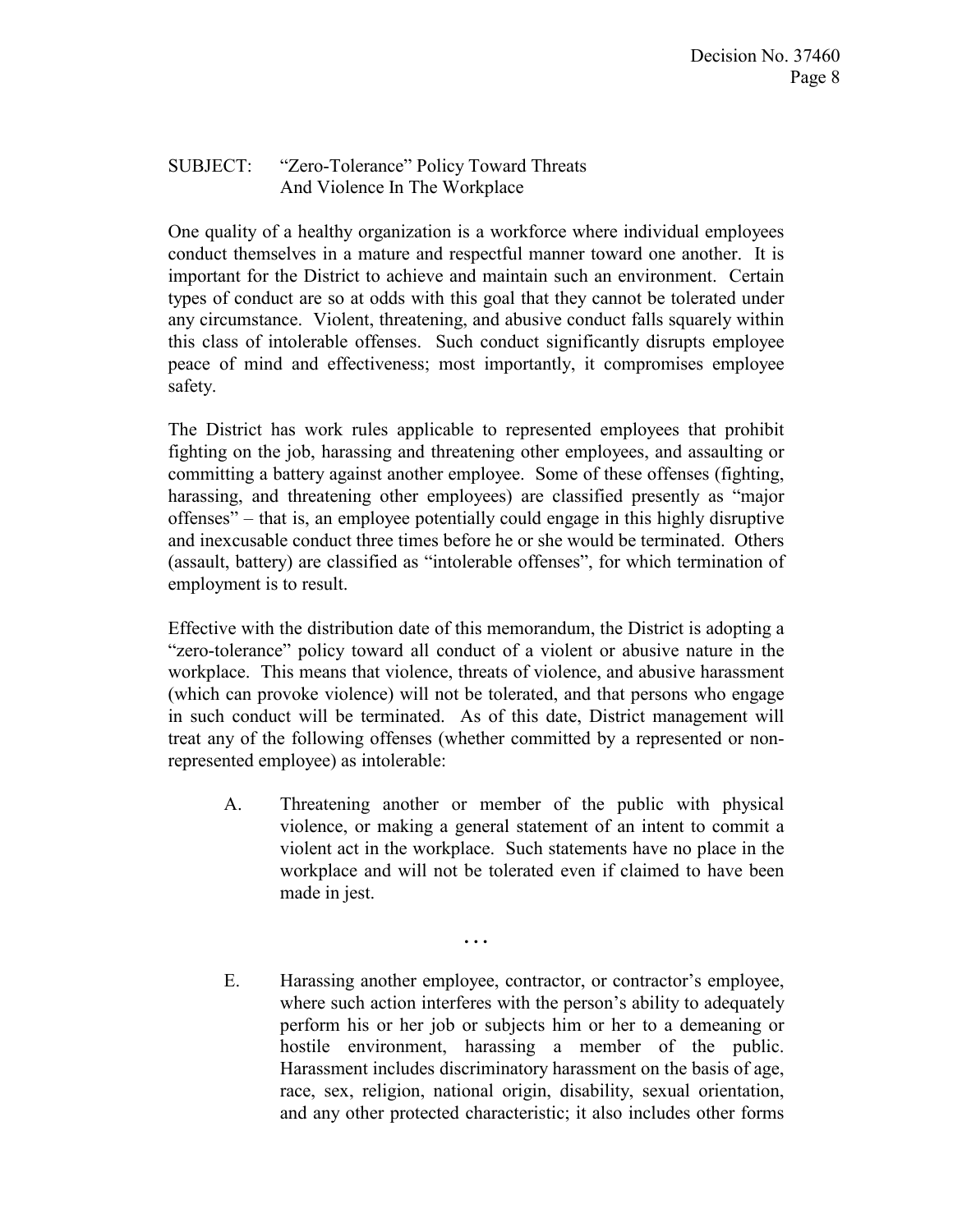of harassment such as the malicious teasing or insulting of others, or the playing of abusive, offensive, or demeaning pranks upon others.

F. Unreasonably provoking or instigating any of the conduct prohibited above.

Any employee who witnesses conduct that violates any of these standards is required to report the matter immediately to a District supervisor or manager so that prompt intervention can occur. District management will report violations or suspected violations of this rule to the police as appropriate.

To the extent previously existing work rules are inconsistent with any of the above; such existing rules are repealed and replaced by the above.

This new policy does not create a difficult standard of conduct: it requires only that employees conform to the simplest and most basic standards of mature, civilized behavior.

The District has provided in-service training to its employees on the topic of harassment. The grievant has attended such training.

# **DISCUSSION**

The written decision of the Division Director is the December 21, 2012 letter denying the grievance and upholding the termination. The question posed in this proceeding is whether or not that letter and decision is arbitrary and capricious.

It is the view of the grievant and the Union that the decision of the district is arbitrary and capricious because the weight of the credible evidence was ignored. By that standard there was neither a threat nor any violence. The Union notes that the grievant had no previous discipline and that there should have been a more progressive and graduated approach to discipline.

In its decision to terminate the grievant, the District went through a process and arrived at a conclusion.

## **The Process**

The first recorded instance of the employer counseling the grievant on his propensity to speak in ways that cause others to take offense occurred following the January 12, 2012 exchange with Shaefer. The event was brought to Schultz attention. He did not seek it out. Schultz defended Jacobi, pointing out that the atmosphere was not good and that Jacobi was a good employee.

Jacobi's "shut the hell up" remark on October 26 offended Prausa, a co-worker and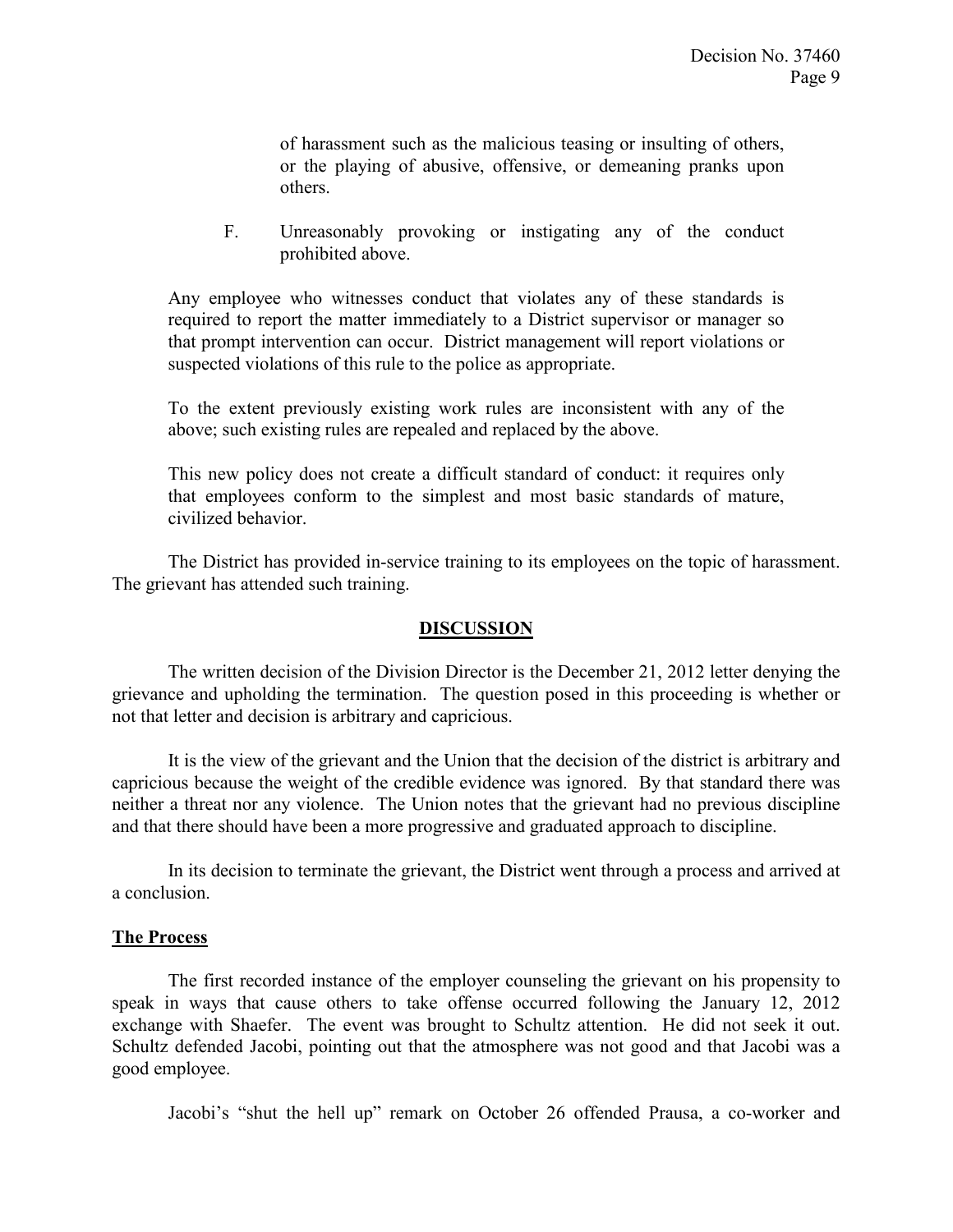bargaining unit member, and Spieker, a supervisor. Spieker counseled Jacobi about the offensive nature of his remarks. A month later Spieker further counseled Jacobi about controlling his tongue, and once again drew the distinction between his mouth and his work.

The employer credits Prausa's version of the "…punch that girl…" remark, alleged to have been made on the morning of December 5. Jacobi denied making the remark in the group setting, but did indicate that later in the day he went to his truck, and under circumstances where no one was around or within hearing range, made a remark about knocking her block off.

There was some indication at hearing that the matter was first brought to the attention of management by Jacobi in the post incident investigation. That is not possible. Both Prausa's actions in informing Gregg of the remark and Gregg's complaint letter pre-date the investigation. Neither is it possible that Jacobi's private comments at the trunk of his car form the basis for Prausa's claim. The remarks were allegedly uttered at a time when Prausa was with Gregg and they were allegedly made under circumstances where no one could hear them.

This alleged remark resurfaced the next morning in the exchange between Jacobi and Spieker.

The employer was left to make a determination as to whether the remark was made. It chose to credit Prausa and Spieker, and to discredit a number of others. Nothing in the record suggests that the decision to find that the remarks were made was arbitrary, capricious or otherwise without a basis in fact. I think the record supports a finding that the District was analytical in its assessment of the evidence.

As to the events of the afternoon of December 5, both Prausa and Gregg characterized Jacobi's behavior as angry, swearing and confrontational. Dropik testified on behalf of Jacobi but indicated that he felt that he should get away from the exchange because "…it didn't sound good." Similarly, Campbell testified on behalf of Jacobi, and while she didn't hear anything of a troubling nature she did subsequently comfort Gregg and told her not to listen to Jacobi.

The employer credited the testimony of Prausa and Gregg. That testimony is admittedly at odds with other testimony. Nothing in the record suggests that the District's credibility assessments lacked good faith. It appears the District engaged in a search for the truth. Some of the contrary testimony suggests that something out of the ordinary occurred. Whatever was said prompted Dropik to feel a need to leave and Campbell to comfort Gregg.

Once a complaint was filed, the District promptly interviewed all potential eye witnesses. It also took care to gather the facts and to reconcile disputed facts before acting.

I believe the employer provided a good deal of process. That conclusion is not really in dispute in this proceeding. The parties disagree over the weight of the credible evidence. That has been addressed above. It is also the view of the Union that the grievant was entitled to progressive discipline. Inherent in that contention is the claim that the District behaves in an arbitrary and capricious manner if it does not provide progressive discipline.